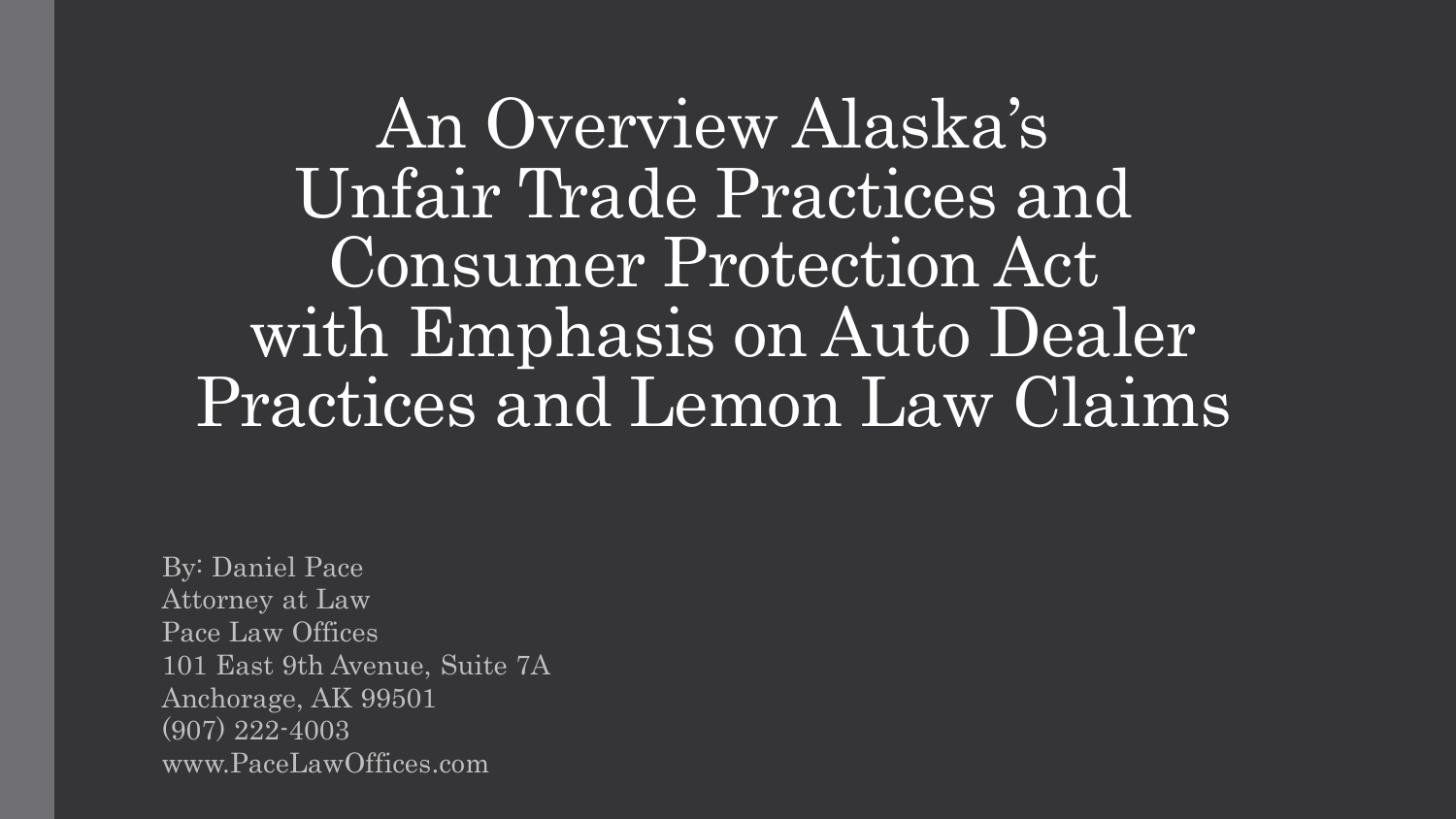# Scope of Today's Presentation

- Overview Alaska's Unfair Trade Practices and Consumer Protection Act (UTPA)
	- Its scope and applicability
	- Elements of a prima facie case
	- Damages
	- Attorney's fees
- Auto Dealer Practices
- Alaska's Lemon Law
	- Motor vehicles
	- Recreational vehicles
- Bonus Consumer Protection Material

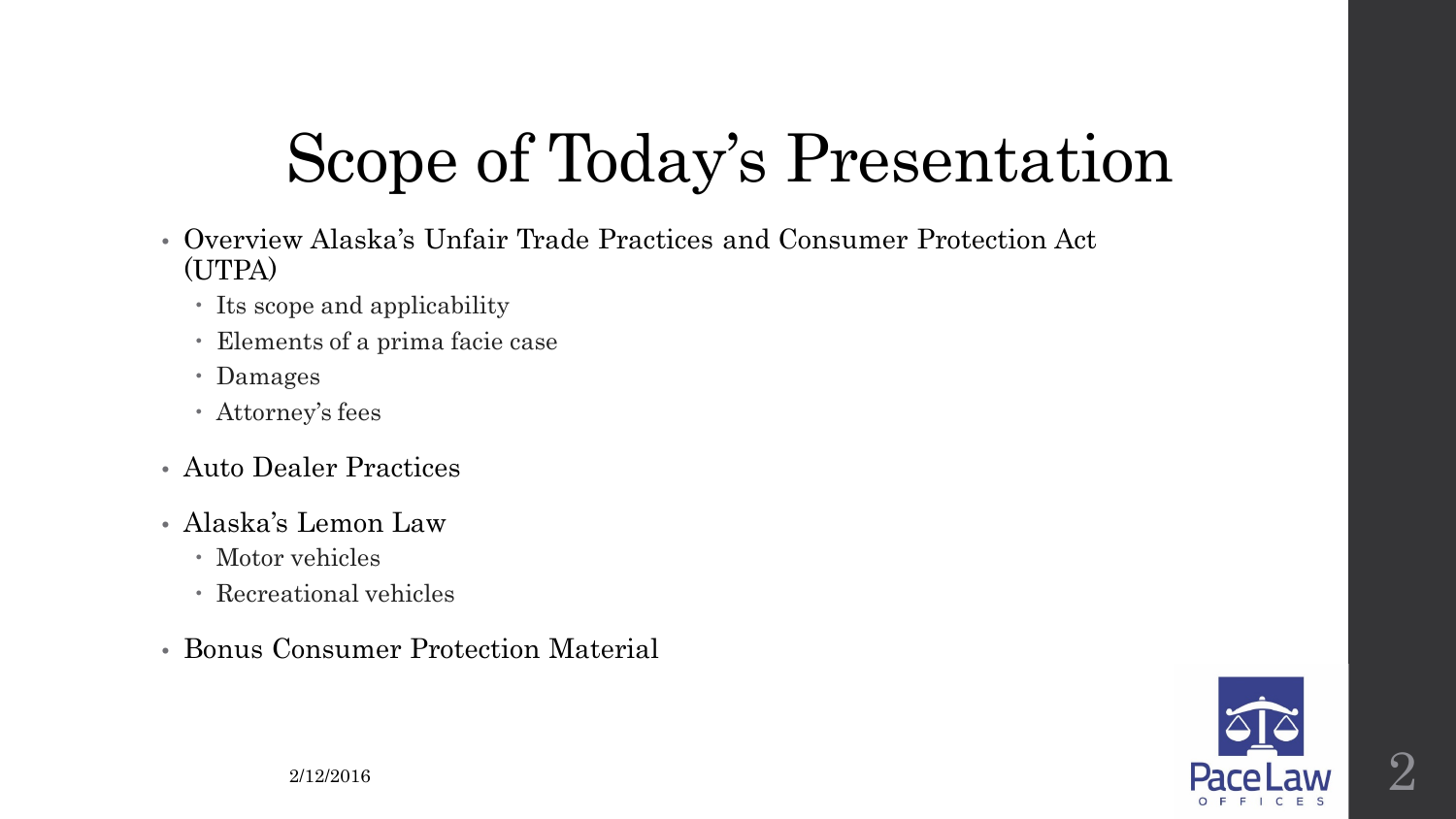## The UTPA is Broad in Scope and Liability

- The UTPA broadly prohibits "unfair methods of competition" and "unfair or deceptive acts or practices."
- There are currently 57 specific practices identified in AS 45.50.471(b) that are per se violations of the UTPA.
- The list contained within AS 45.50.471(b) is non-exhaustive.
- Any unfair or deceptive act or practice can be a violation of the UTPA regardless of whether it appears in a specific subsection of AS 45.50.471(b).
- Liability for UTPA claims may extend to agents, employees, officers, directors, and owners. *Borgen v. A&M Motors, Inc.*, 273 P.3d 575, 593 (Alaska 2012); Alaska Civil Pattern Jury Instructions 10.04, 10.05 (citing Walker v. FDIC, 970 F.2d 114 (5th Cir. 1992); FTC v. Publishing Clearinghouse, Inc., 104 F. 3d 1168, 1170-71 (9th Cir 1997)).

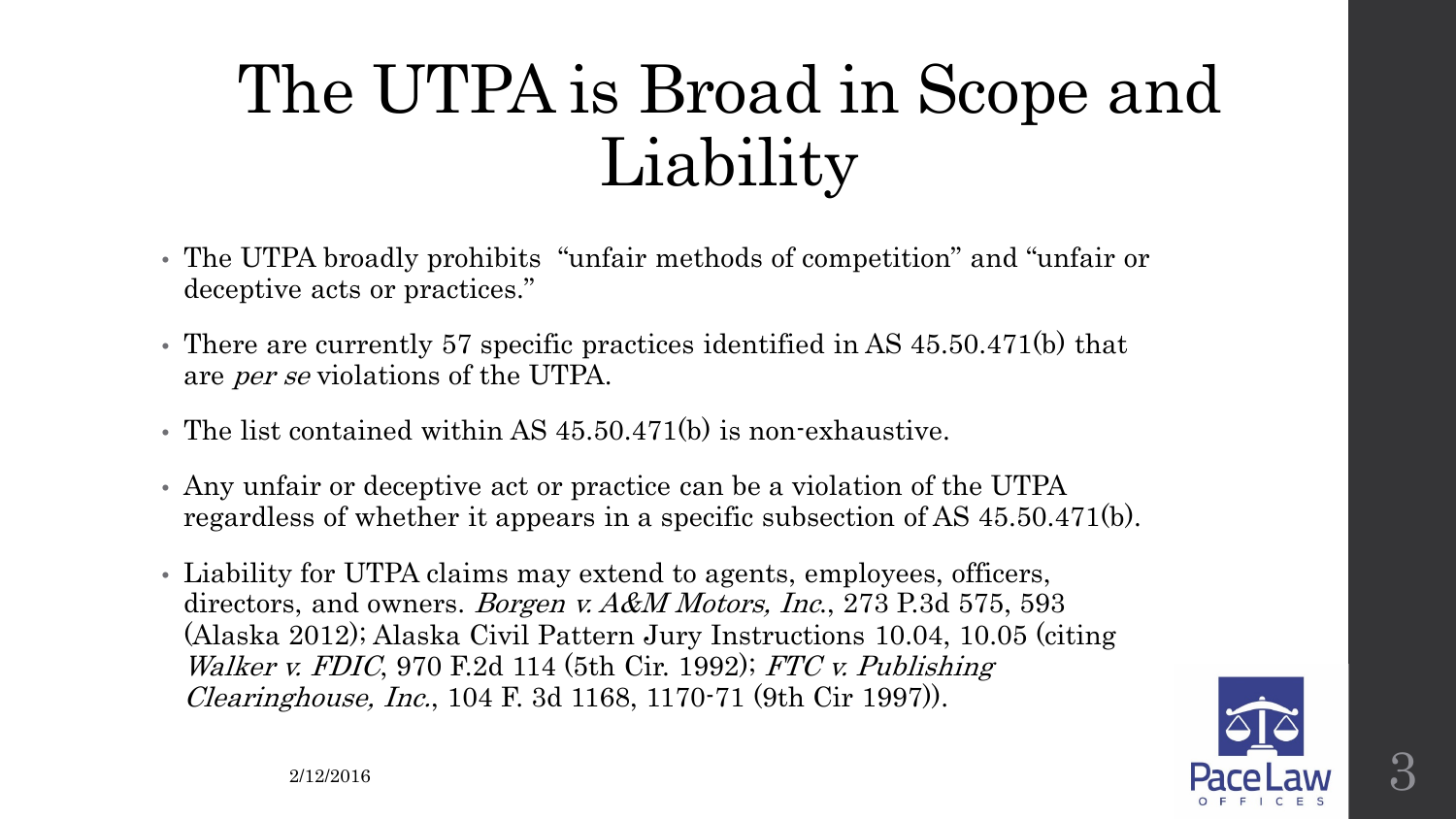### What UTPA Does Not Cover

- The UTPA not apply to real estate transactions including sales, mortgages, leases, and foreclosures.
	- Alaska Trustee, LLC v. Bachmeier, 332 P.3d 1, 5-9 (Alaska 2014) (citations omitted).
- The UTPA not apply to personal injury claims.
	- Donahue v. Legends, Inc., 331 P.3d 342 (2014) (rejecting plaintiff's claim that defendant violated the UTPA for misrepresenting in its advertisements that its rock wall gym was safe).





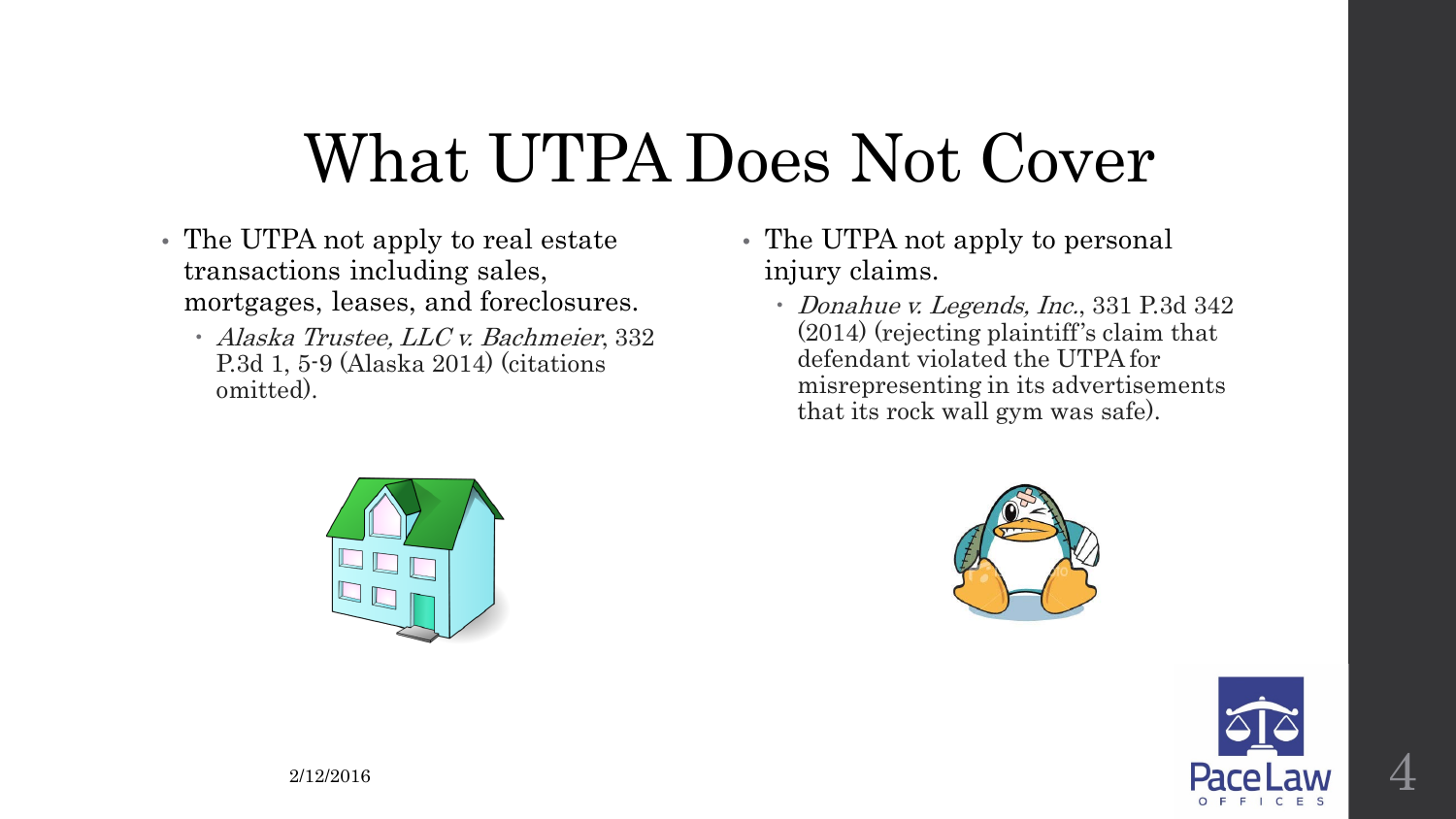### Elements of a Prima Facie UTPA Claim

- (1) The defendant engaged in an unfair or deceptive act or practice;
	- Can either be a specific provision in AS 45.50.471(b); or
	- Plaintiff can make a an argument that defendant was engaged in an unfair or deceptive act or practice.
- (2) The act or practice occurred in the conduct of trade or commerce; and
- (3) The plaintiff suffered an ascertainable loss of money or property as a result of the deceptive or unfair act or practice.



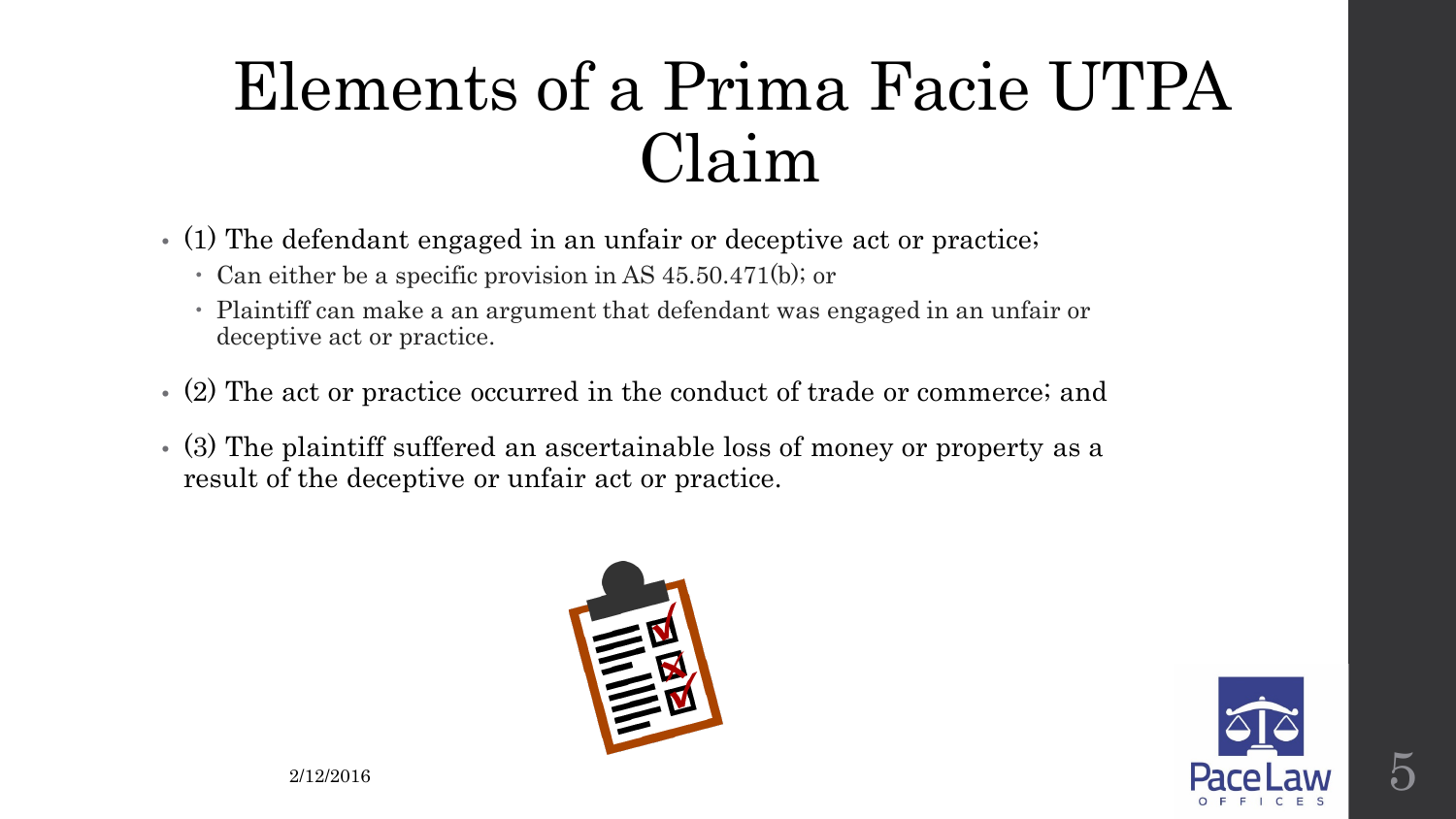# Specific Violations of the UTPA

The Non-Exhaustive List Contained in AS 45.50.471(b):

- (1) fraudulently conveying or transferring goods or services by representing them to be those of another;
- (2) falsely representing or designating the geographic origin of goods or services;
- (3) causing a likelihood of confusion or misunderstanding as to the source, sponsorship, or approval, or another person's affiliation, connection, or association with or certification of goods or services;
- (11) engaging in any other conduct creating <sup>a</sup> likelihood of confusion or of misunderstanding and which misleads, deceives, or damages <sup>a</sup> buyer or <sup>a</sup> competitor in connection with the sale or advertisement of goods or services.

. . .

. . .

• (12) using or employing deception, fraud, false pretense, false promise, misrepresentation, or knowingly concealing, suppressing, or omitting a material fact with intent that others rely upon the concealment, suppression, or omission in connection with the sale or advertisement of goods or services whether or not a person has in fact been misled, deceived or damaged;

Even innocent misrepresentations are a violation of the UTPA. Borgen v. A&M Motors, Inc., 273 P.3d 575, 591 (Alaska 2012).

. . .

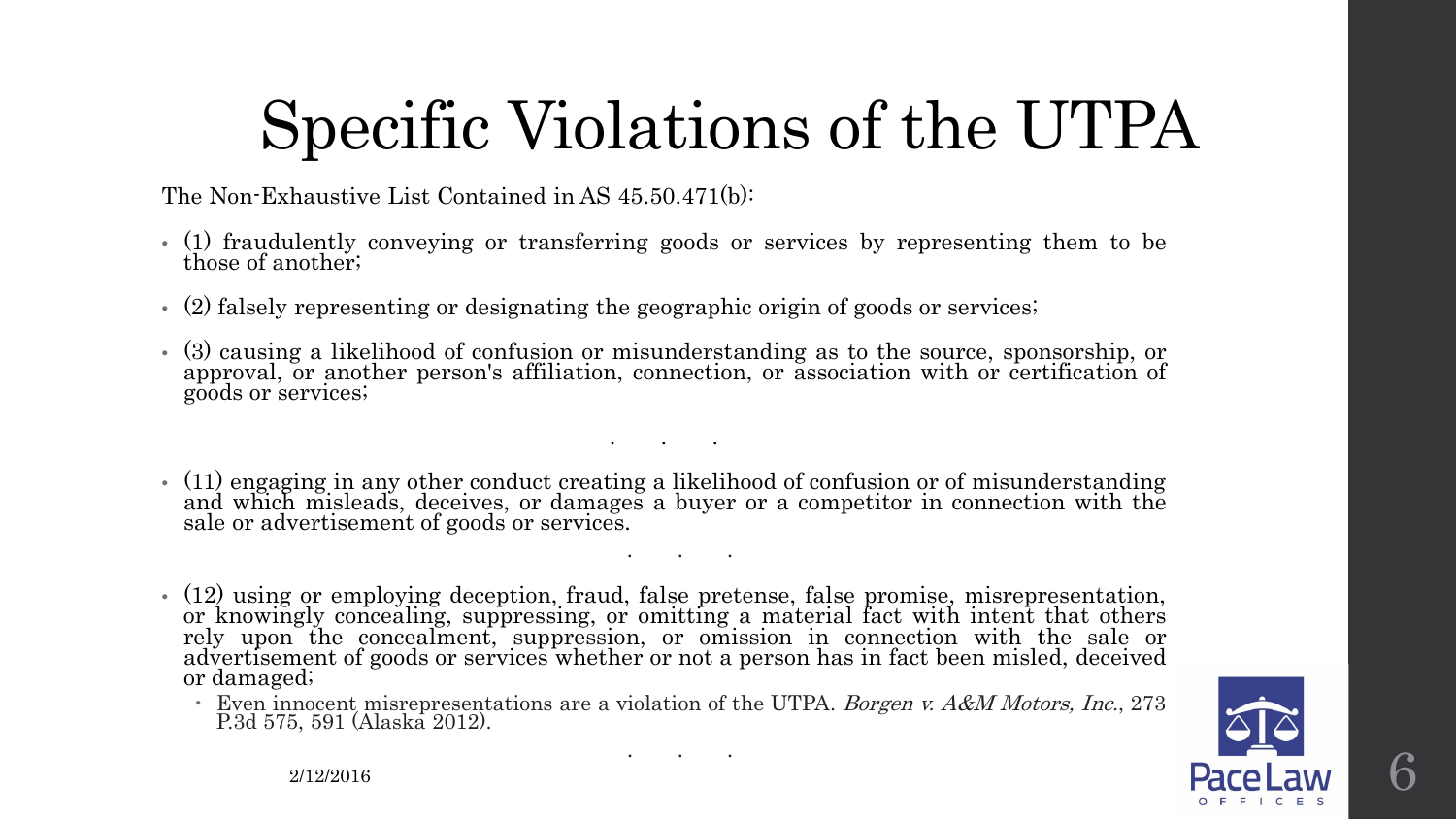### Unfair or Deceptive Act or Practice Defined

- Deceptive Act or Practice:
	- An act or practice is deceptive if the act or practice is "capable of being interpreted in a misleading way." Borgen v. A&M Motors, 273 P.3d 575, 590 (Alaska 2012) (citing State v. O'Neill Investigations, Inc., 609 P.2d 520, 535 (Alaska 1980)).
	- The plaintiff is not required to show that the defendant intended to deceive anyone.  $Id$  at 591.
- Unfair Act or Practice Factors:
	- (1) whether the practice offends public policy, as it decided by society to be unfair through established law or otherwise;
	- (2) "whether it is immoral, unethical, oppressive, or unscrupulous;" or
	- (3) "whether it causes substantial injury to consumers (or competitors or other businessmen)." Id at 590.

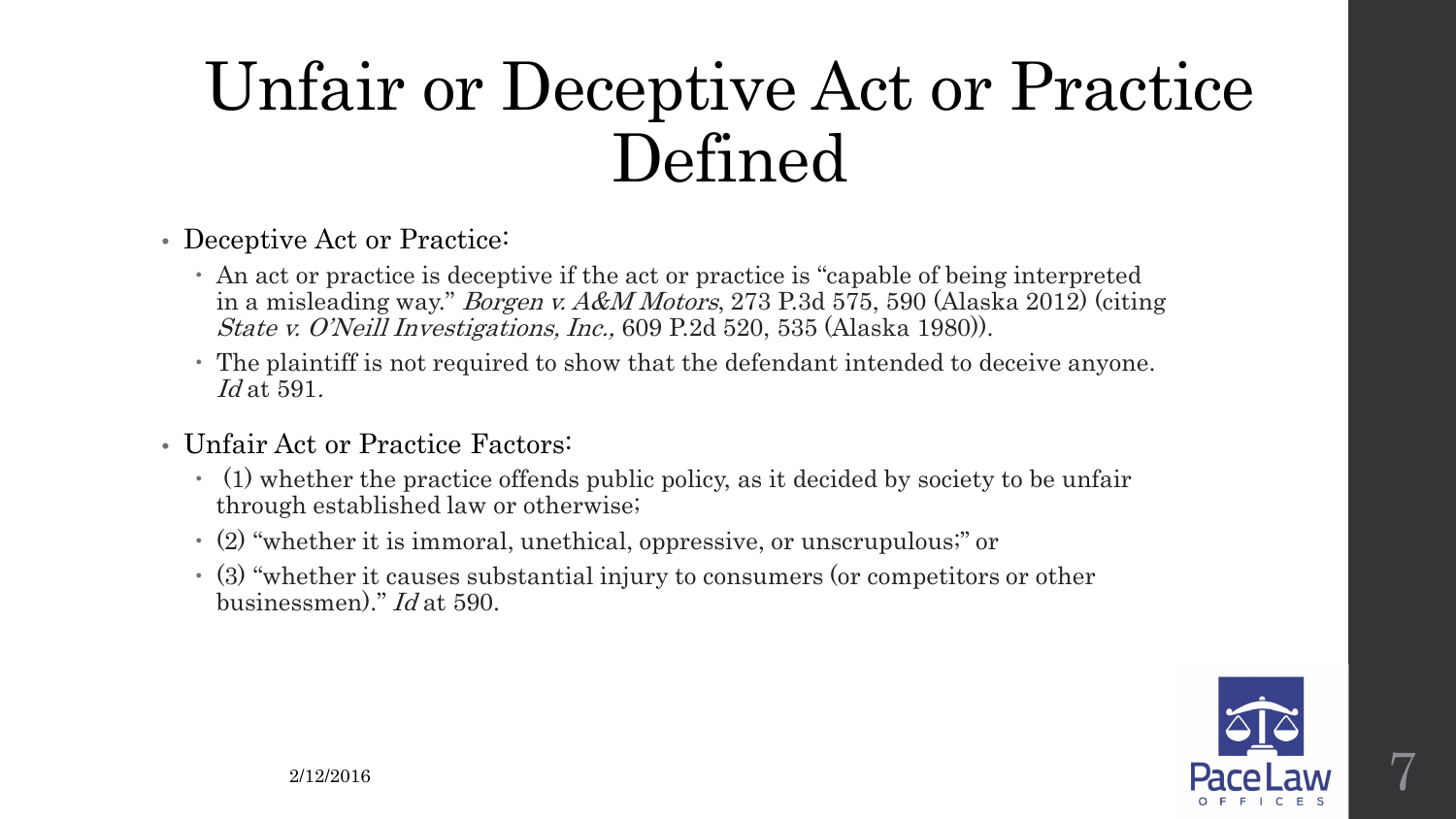# Trade or Commerce Defined

- There is no Alaska Supreme Court decision defining the meaning of "trade and commerce."
- But the pattern jury instruction are instructive:
	- "Trade or commerce means the advertising, offering for sale, selling, renting, leasing, or distributing any services, property, or another thing of value."
		- Alaska Civil Pattern Jury Instructions 10.02 (citing Ill Rev. Stat. Ch. 815, para. 505/1(f) (1993); Conn. Gen. Stat § 42-110a(4)).



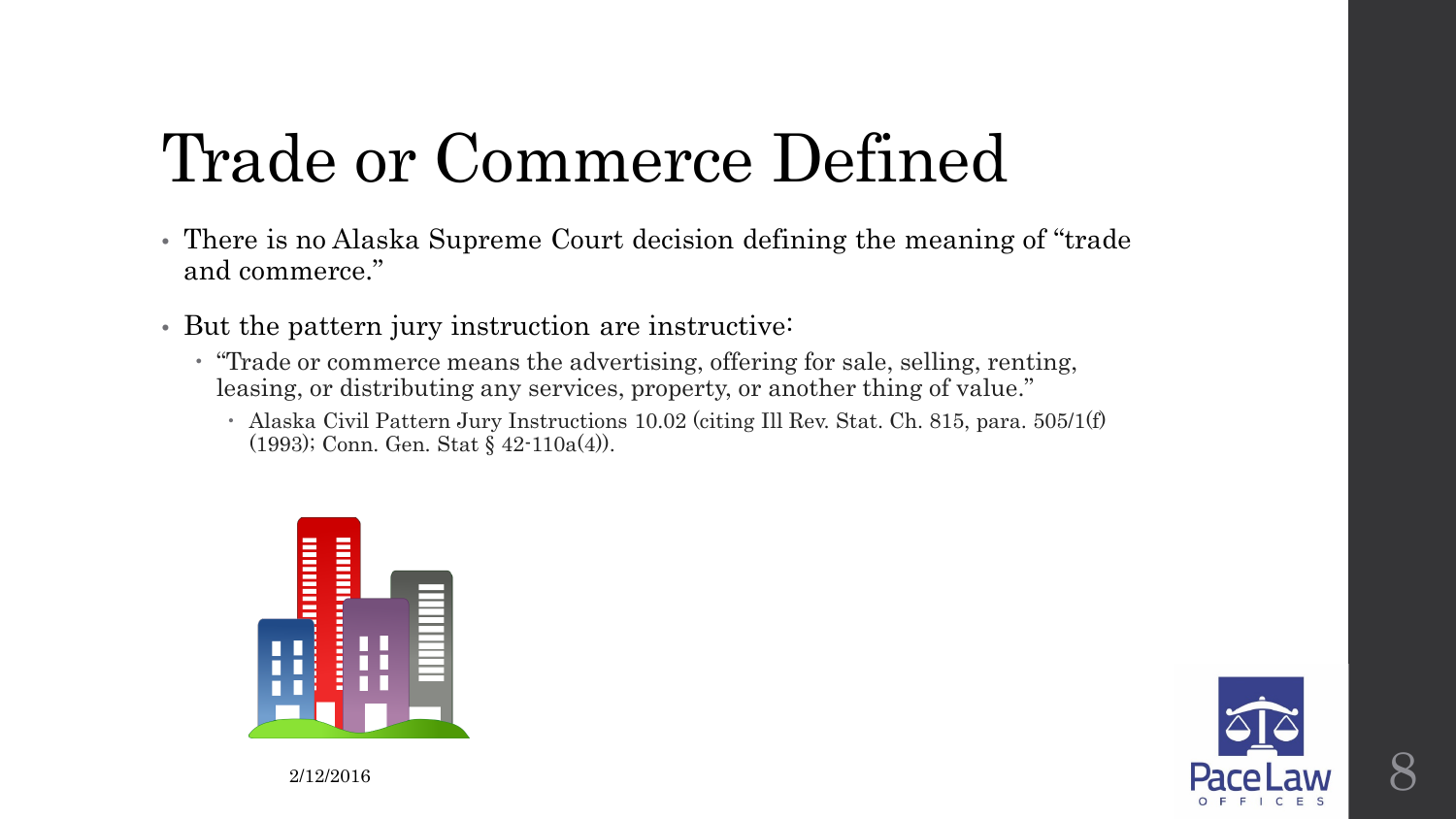# Ascertainable Loss of Money or Property

- The Alaska Supreme Court in dicta has previously equated "ascertainable loss of money or property" language in the statute to be "monetary losses".
	- Garrison v. Dixon, 19 P.3d 1229, 1235 n. 22 (Alaska 2001).
- But the drafters of pattern jury instruction believe this definition would be expanded more broadly to include:
	- Whether the plaintiff "received something other than what he/she bargained for."
		- Alaska Civil Pattern Jury Instructions 10.04 (citing *Hinchliffe v. American Motors Corp.*, 440 A.2d 810, 814-815 (Conn. 1981) (citations omitted)).

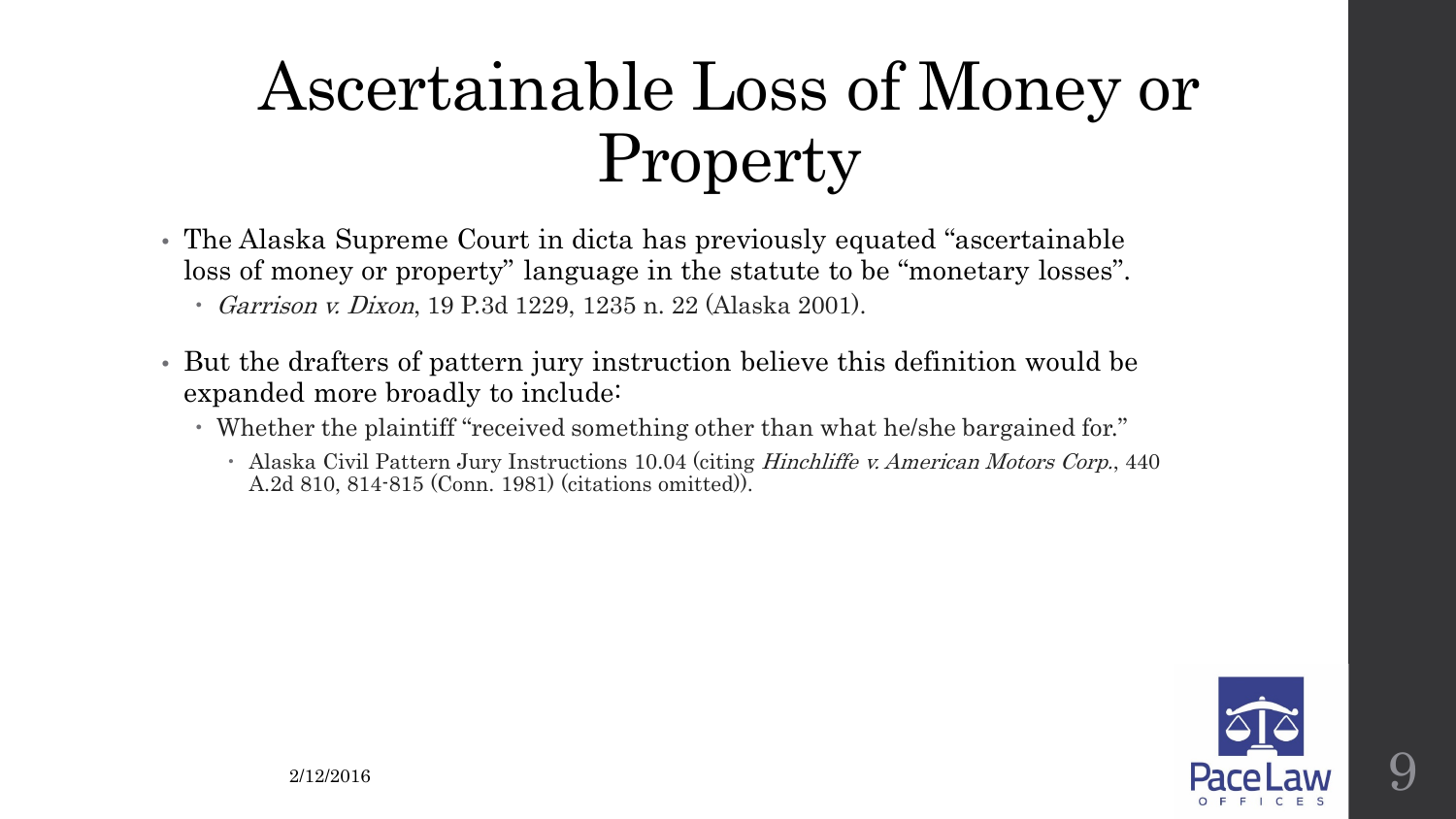# Damages under the UTPA

- The UTPA provides a private right of action pursuant to AS 45.50.531 for:
	- injunctive relief;
	- treble damages or \$500, whichever is greater, for each unlawful act or practice;
	- remedies provided by the common law;
	- any other relief the court considers necessary and proper. AS 45.50.531.
- Full reasonable attorney's fees. AS 45.50.537.



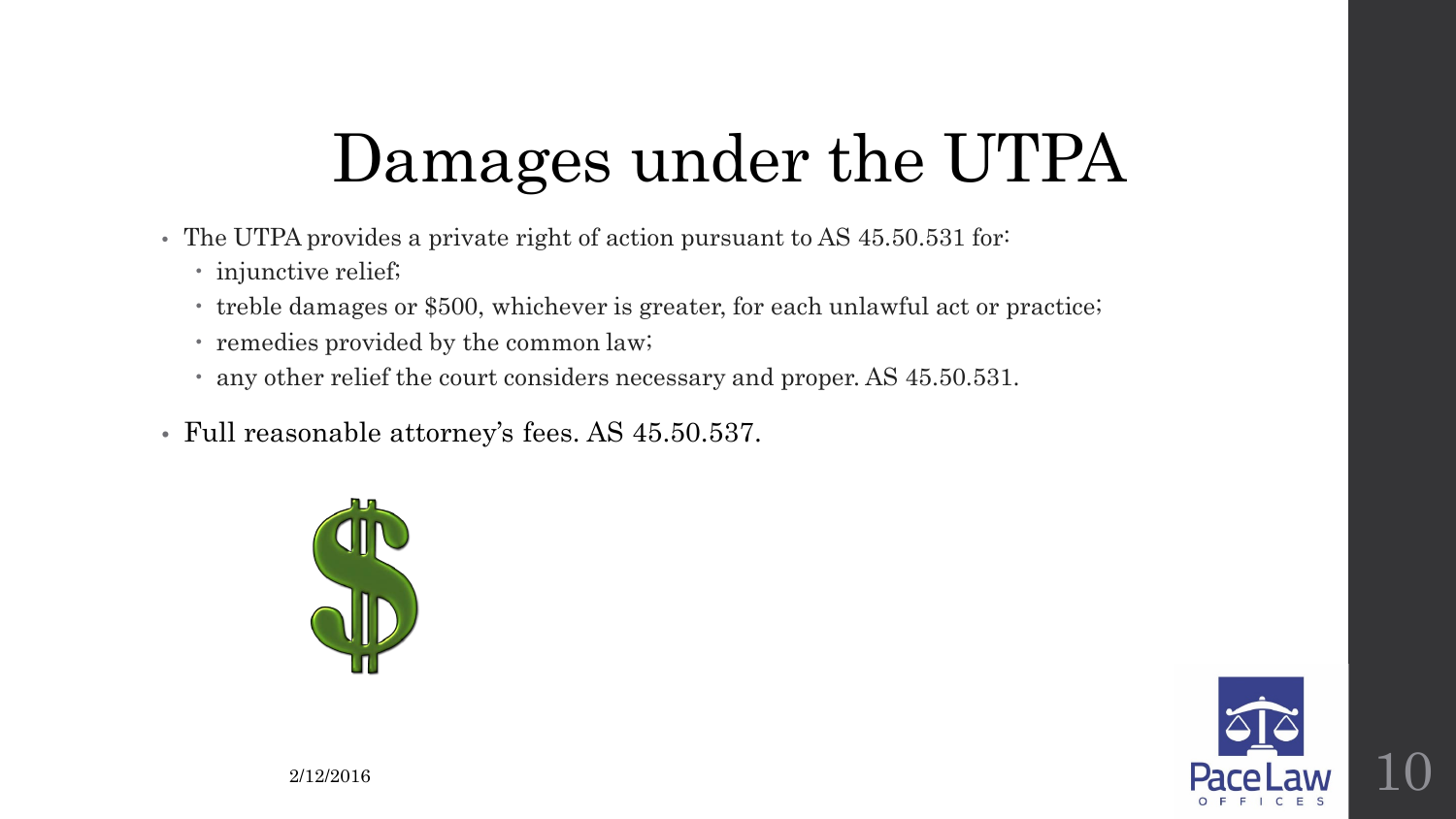### UPTA Provisions Are Not Waivable

- Parties cannot enter into a contract waiving the provisions of the UTPA.
- Pursuant to AS 45.50.542, a waiver of the provisions of AS 45.50.471- 45.50.561 is "contrary to public policy and unenforceable and void."



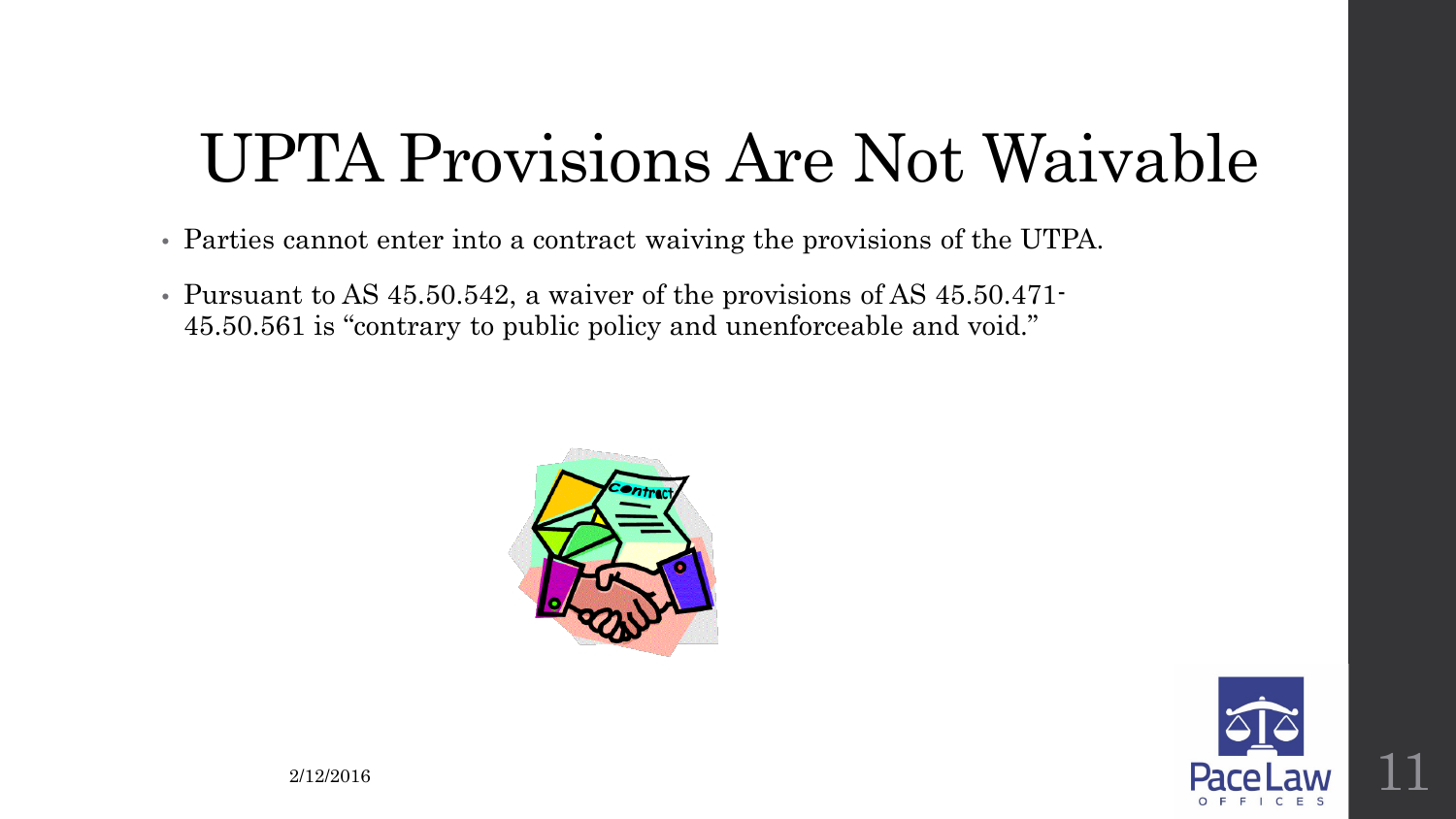#### Auto Dealer Practices Act

- Auto dealer practices are regulated by the AS 45.25.400-45.25.590.
- A violation of any one of the above provisions is a specific violation of the UTPA. AS 45.50.471(b)(43).



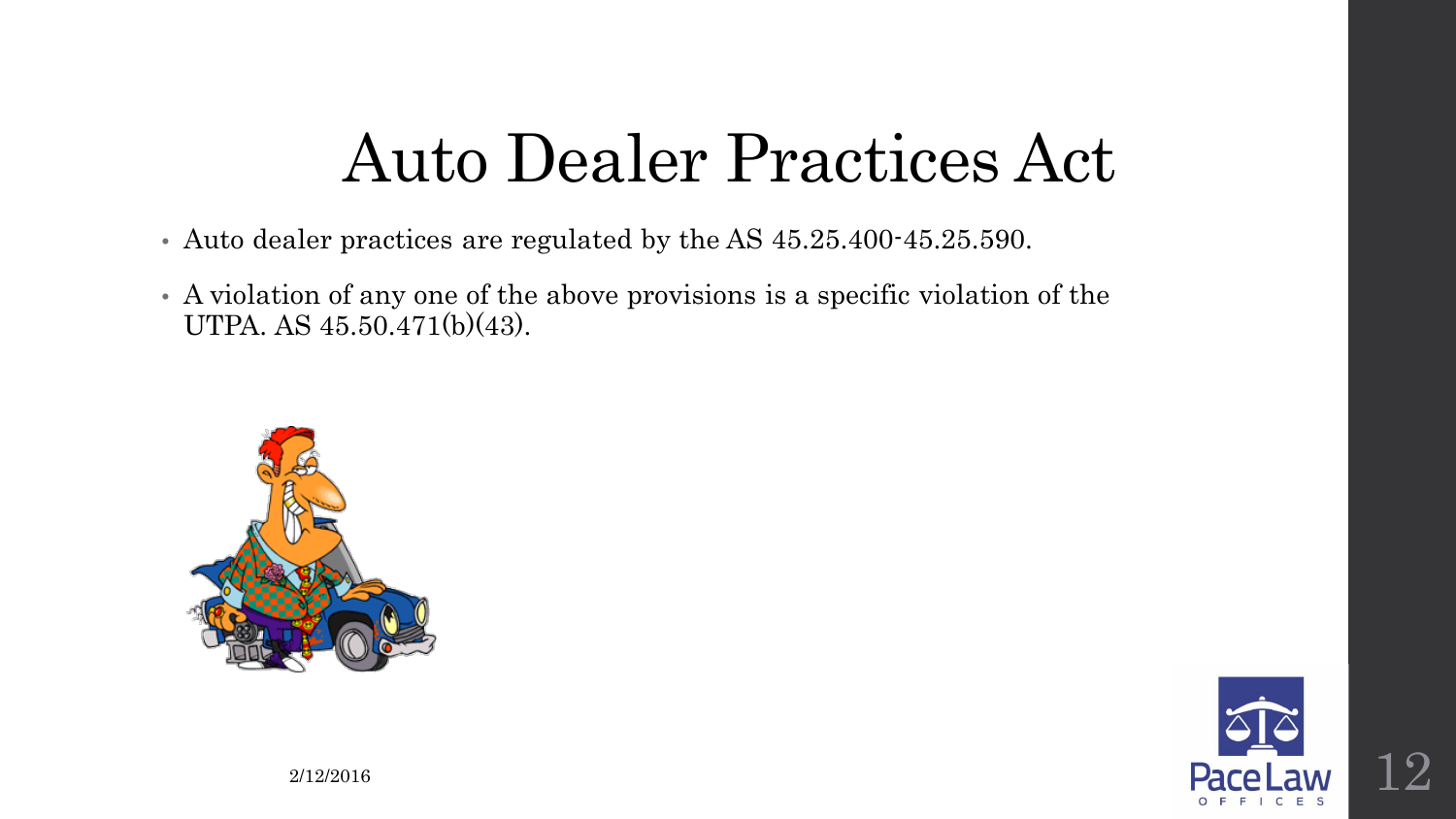# Regulated Auto Dealer Practices

- Auto dealers are prohibited from using certain terms in their advertising and such advertising cannot be deceptive. AS 45.25.400.
- The dealer's advertised price must include all dealer fees and costs, except those actually paid to a government agency. AS 45.25.440.
- Before the sale, the dealer must disclose where the vehicle was obtained by the dealer from (private party, wholesaler, auction). AS 45.25.465.
	- If from a private party, the dealer must make a reasonable inquiry of the seller into the condition of the vehicle, including accident and repair history of the vehicle, and provide this information to the prospective purchaser in writing.
- Alaska Law does NOT require a dealer return a vehicle (sometimes referred to a cooling-off period) when the sale is otherwise lawful.

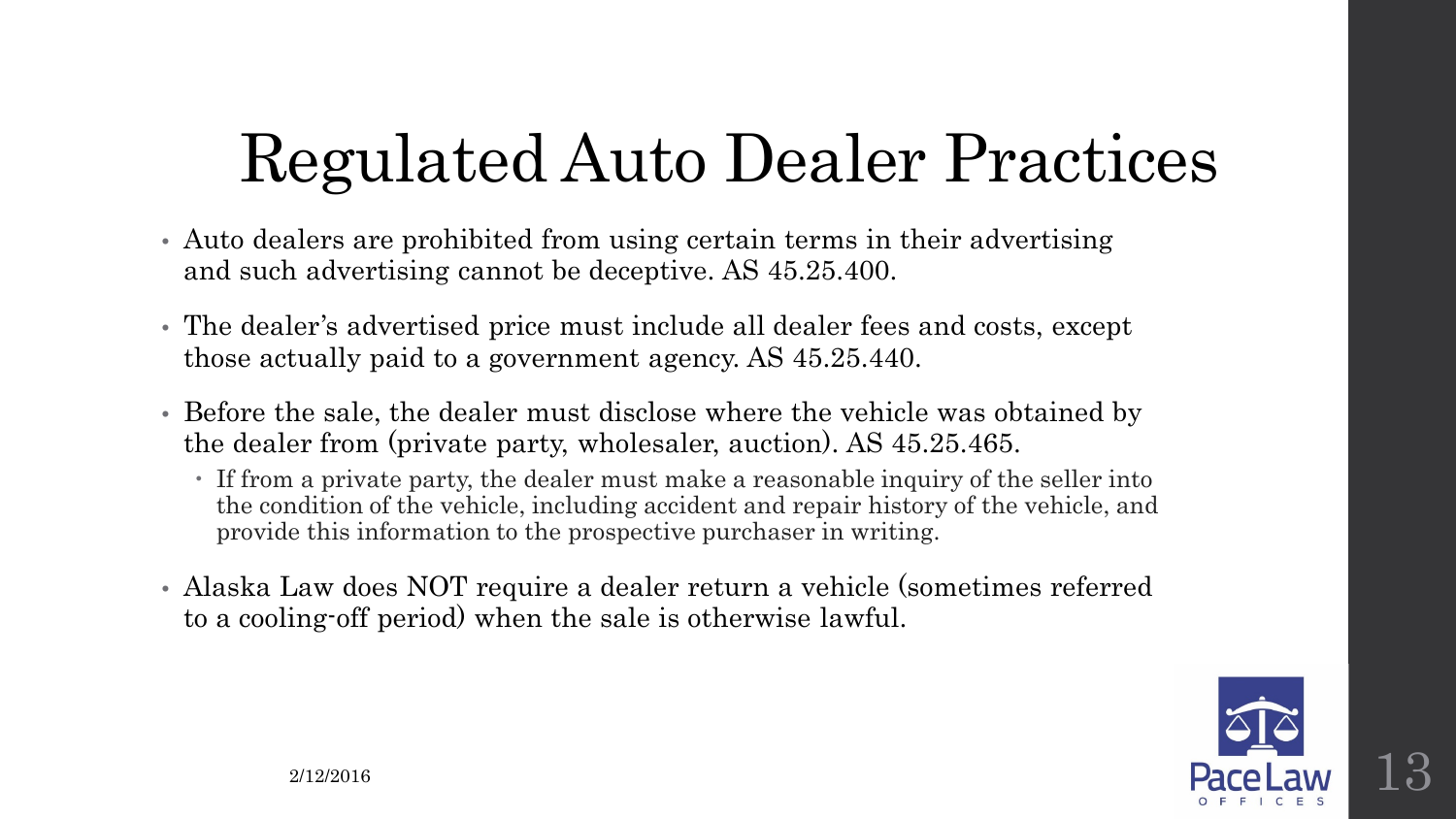### Alaska's Lemon Law

- Alaska's Motor Vehicle Warranties Act, AS 45.45.300-360.
	- Only applies to new vehicles purchased from a dealer.
	- The vehicle must have four or more wheels, be propelled by a motor, and required to be registered.
	- Must be normally used for personal, family, or household use.
	- It does apply to tractors, farm vehicles, or a vehicle designed primarily for off-road use.
- Alaska's Marine Products and Recreational Products Act, AS 45.27.190-220.
	- Only applies to a new "marine" or "motorized recreational" products.
		- Includes boats, outboard marine gasoline motors, all terrain vehicles, snow machines.
		- Does NOT include watercraft designed for self-propulsion.

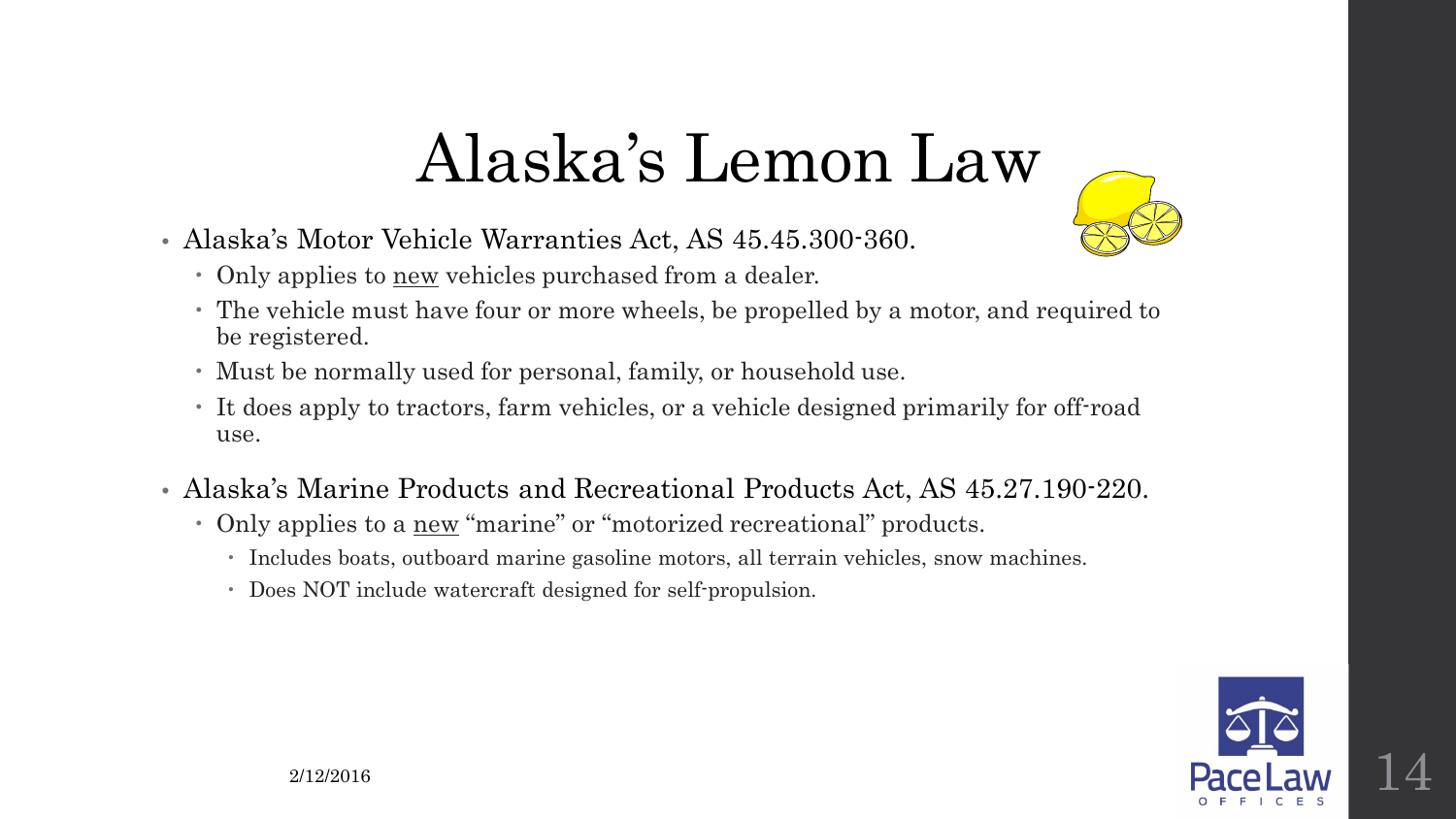### Statutory Requirements For Lemon Law Claims

#### • Requires there be a defect(s) that:

- the dealer/servicing agent is unable to repair;
- the defect must be one that is covered by the warranty; and
- it must arise within one year of purchase or within the warranty period, whichever occurs first.

#### • A presumption arises that the defect(s) is unable to be repaired if:

- the same defect is subject to three or more repairs; or
- the vehicle is out of repair for 30 or more days for one or multiple repairs.
- Within 60 days of the above timeline, consumer must provide written notice to the manufacture and its dealer/repairing agent.
- Manufacture gets an additional 30 days for one final attempt to repair.
- Consumer has the right to receive a new comparable vehicle or a full refund.
- No attorney's fees provision, unless manufacture fails to issue a refund because then it is UTPA claim.

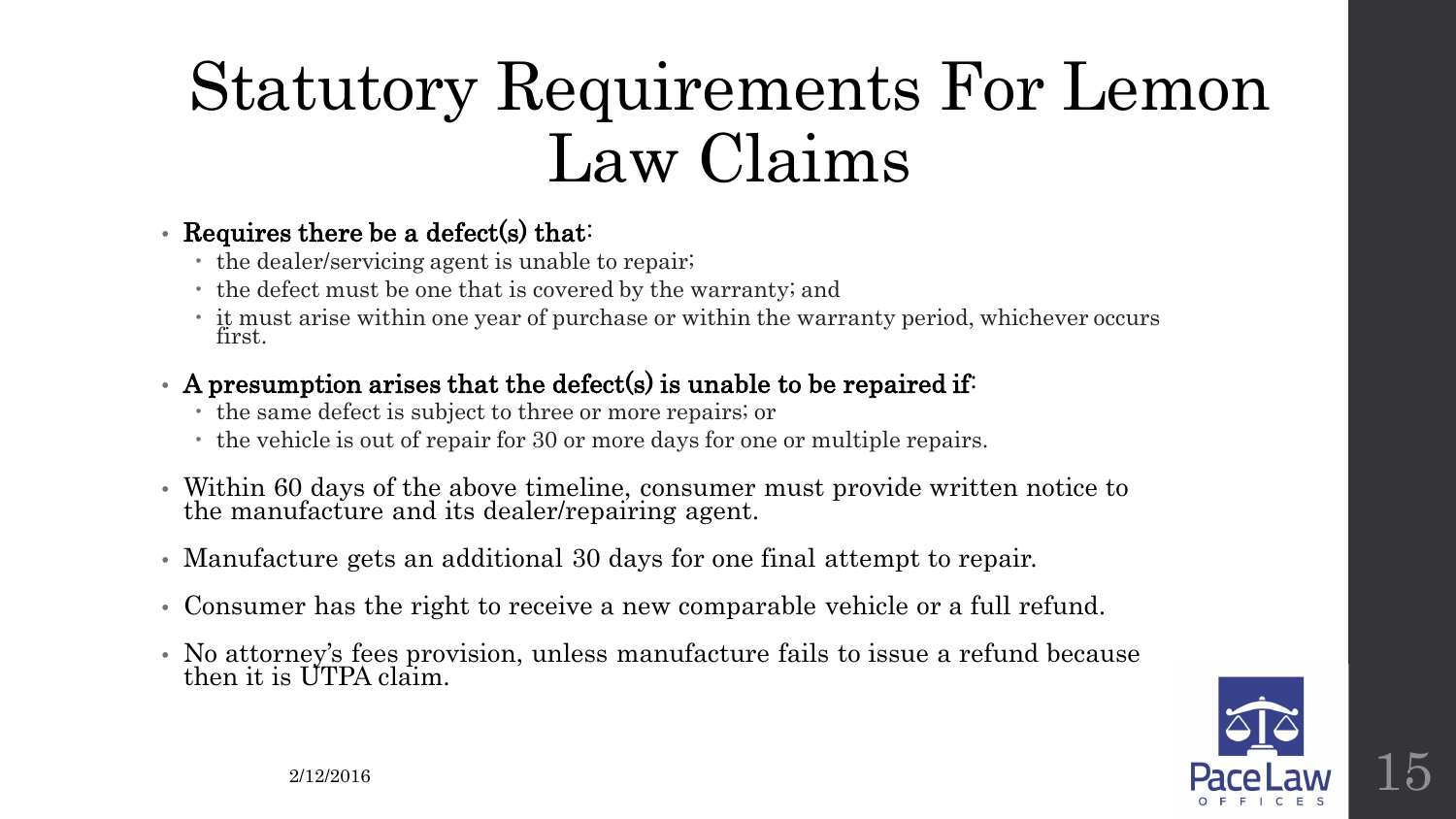# Bonus Consumer Protection Material

#### • Automobile Repair Act, AS 45.45.130-240

- If the shop gives the customer a repair order and the authorized repairs exceed the cost of the estimate, the shop must receive authorization the customer's authorization prior to proceeding.
- If the shop determines that additional repairs are needed than those previously authorized, the shop shall obtain the consumer's authorization prior to undertaking those repairs.
- The shop may not misrepresent the costs of repairs, terms or conditions of the warranty agreement, that repairs have been made, or that repairs are necessary.

#### • Maximum Interest Rates, AS 45.45.010-070

- Interest in contracts or loan commitments are capped:
	- 10.5% if principle of loan exceeds \$25,000.
	- 5% points above annual rate charged member banks for advances by 12th Federal Reserve District (currently 1%), if \$25,000 or under.
- Penalties for violation:
	- double the amount of interest received or collected;
	- forfeiture of entire interest; and
	- attorney's fees.